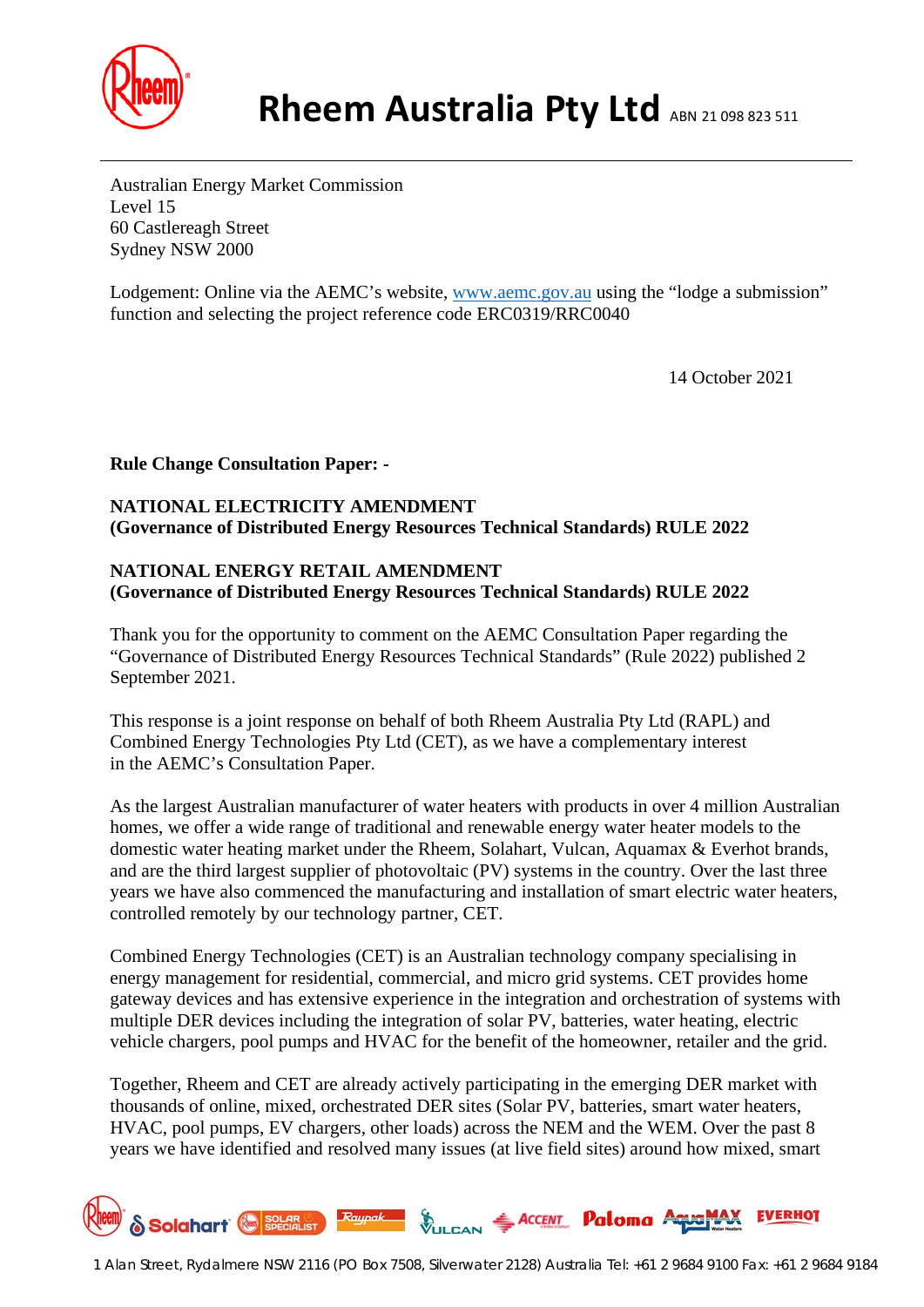DER sites can be orchestrated to achieve the best financial outcomes for consumers, whilst providing a foundation for grid support services and hence grid security of supply.

\_\_\_\_\_\_\_\_\_\_\_\_\_\_\_\_\_\_\_\_\_\_\_\_\_\_\_\_\_\_\_\_\_\_\_\_\_\_\_\_\_\_\_\_\_\_\_\_\_\_\_\_\_\_\_\_\_\_\_\_\_\_\_\_\_\_\_\_\_\_\_\_\_\_\_\_\_\_\_\_\_\_

This experience has given us a unique insight and particular interest into the issues raised in the consultation paper and has coloured our responses to the questions raised within the paper.

Our specific responses to some of the questions raised within the consultation paper follows this covering letter, however, in summary, the position of Rheem and CET is that:

- Safety should be the key assessment criteria for DER standards, above those of price and reliability.
- The Standards Australia process for the development of standards should remain in place, as its consensus approach to resolving conflicts, and its balloting and public comment processes, deliver robust and sensible standards for the community.
- The AEMC has a role to play in setting and mandating standards for interoperability and cybersecurity, to ensure commonality across all DER
- Any adoption of standards into regulation should adhere to the processes outlined in the Commonwealth Government's May 2021 Regulatory Impact Analysis Guide for Ministers' Meetings and National Standard Setting Bodies.

Further support and reasoning for the above positions are included in the responses below.

As this submission has been prepared using the expertise of several Rheem and CET personnel, I would ask that any enquiries related to the submission are directed in the first instance to myself. I will then co-ordinate follow up responses to your enquiries or further meetings, if required, with the appropriate personnel within our organisations.

Yours Sincerely

William.

**Ashraf Soas General Manager Transformation RHEEM AUSTRALIA PTY LTD** ashraf.soas@rheem.com.au M: +61 417 061 380

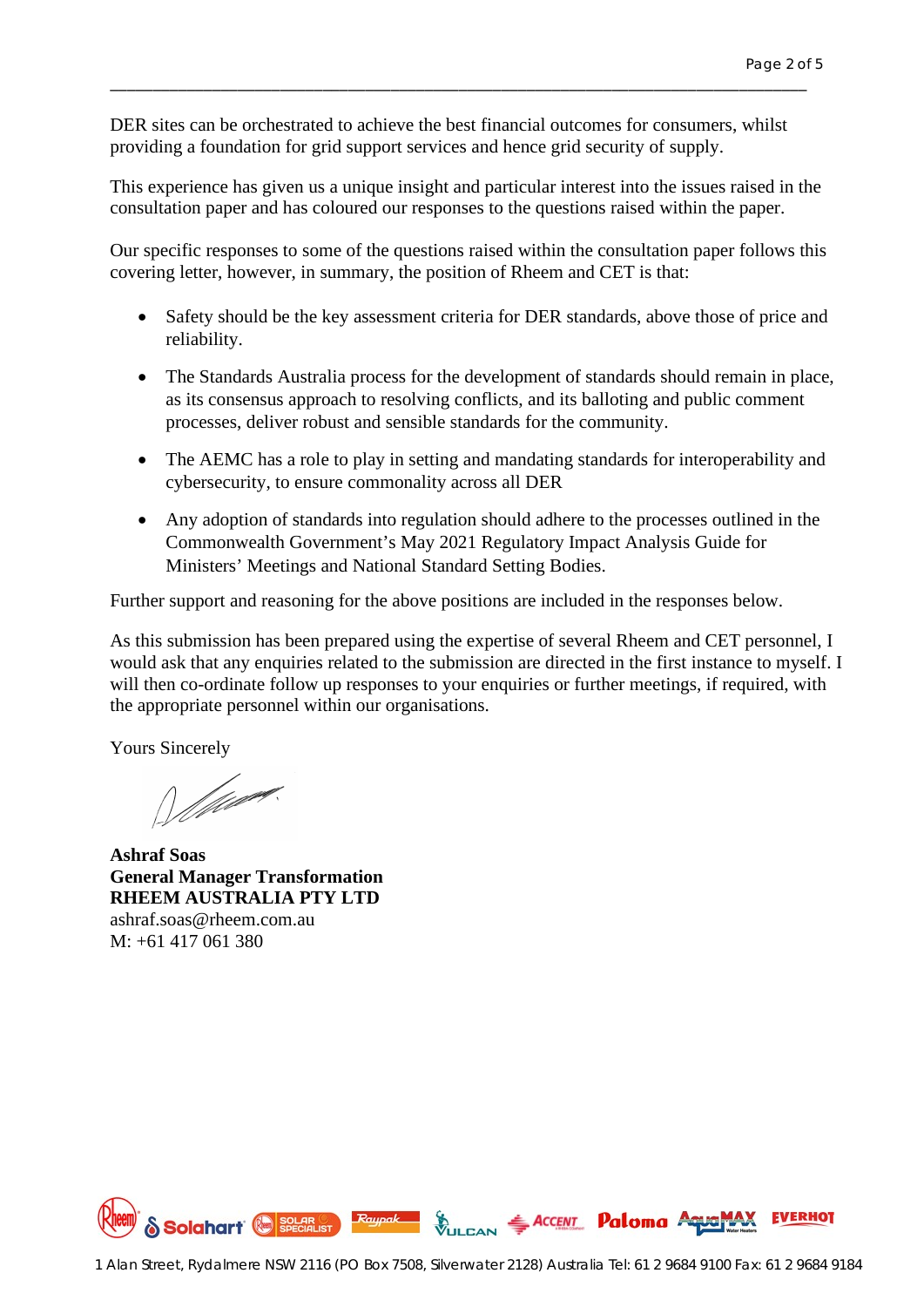In response to the Commission's Questions:

### QUESTION 1: ASSESSMENT FRAMEWORK?

o Rheem believes that the assessment framework should have safety as a first priority, with any balancing of variables only occurring between reliability and price. Product manufacturers frequently deal with such trade-offs, however the safety of users is always given a greater importance than other considerations such as cost and ease of use. Given the higher level of risk associated with the electricity network, the same level of importance should be given to safety within the assessment criteria.

\_\_\_\_\_\_\_\_\_\_\_\_\_\_\_\_\_\_\_\_\_\_\_\_\_\_\_\_\_\_\_\_\_\_\_\_\_\_\_\_\_\_\_\_\_\_\_\_\_\_\_\_\_\_\_\_\_\_\_\_\_\_\_\_\_\_\_\_\_\_\_\_\_\_\_\_\_\_\_\_\_\_

- o Rheem would also suggest that an additional bullet point be added to the "price" criteria of the assessment to ensure a "user pays" principal is embedded in any DER standards application:
	- " "Parties benefitting from any new governance arrangements are those most responsible for meeting the costs of the arrangements"

#### QUESTION 2: IDENTIFYING GOVERNANCE PROBLEMS?

- o Rheem disagrees with Dr Schott's characterisation of the Australian Standards process:
	- *the key concern with the overall Standards Australia process is that it is often slow. This means it is not fit for purpose given the fast-changing nature of DER technology and markets.*
- o Standards Australia's committee structure for the development of standards, whilst sometimes cumbersome, relies on the concept of consensus by all parties, and a rigorous balloting and public comment process. All of these elements are required to develop robust and sensible standards, and this process takes time. Fast tracking potentially inappropriate DER solutions to mitigate poor energy policy decisions would potentially create stranded DER assets and larger problems for consumers in the long term.
- o Rheem disagrees with the premise that the non-automatic adoption of Australian standards is a problem. Carrying out wide ranging consultation and justification for any new regulation or impost on stakeholders is an important component of any new regulation. This is now codified by the Commonwealth Government's May 2021 Regulatory Impact Analysis Guide for Ministers' Meetings and National Standard Setting Bodies. Automatic adoption of standards would eliminate this step of the regulatory process.
- o Rheem does agree that the AEMC has a role to play in the areas of interoperability and cybersecurity issues, which should be treated in the same way across all DER standards. These are specialist issues that go to the heart of a future energy system with high penetration of DER and should therefore be common across all DER standards.

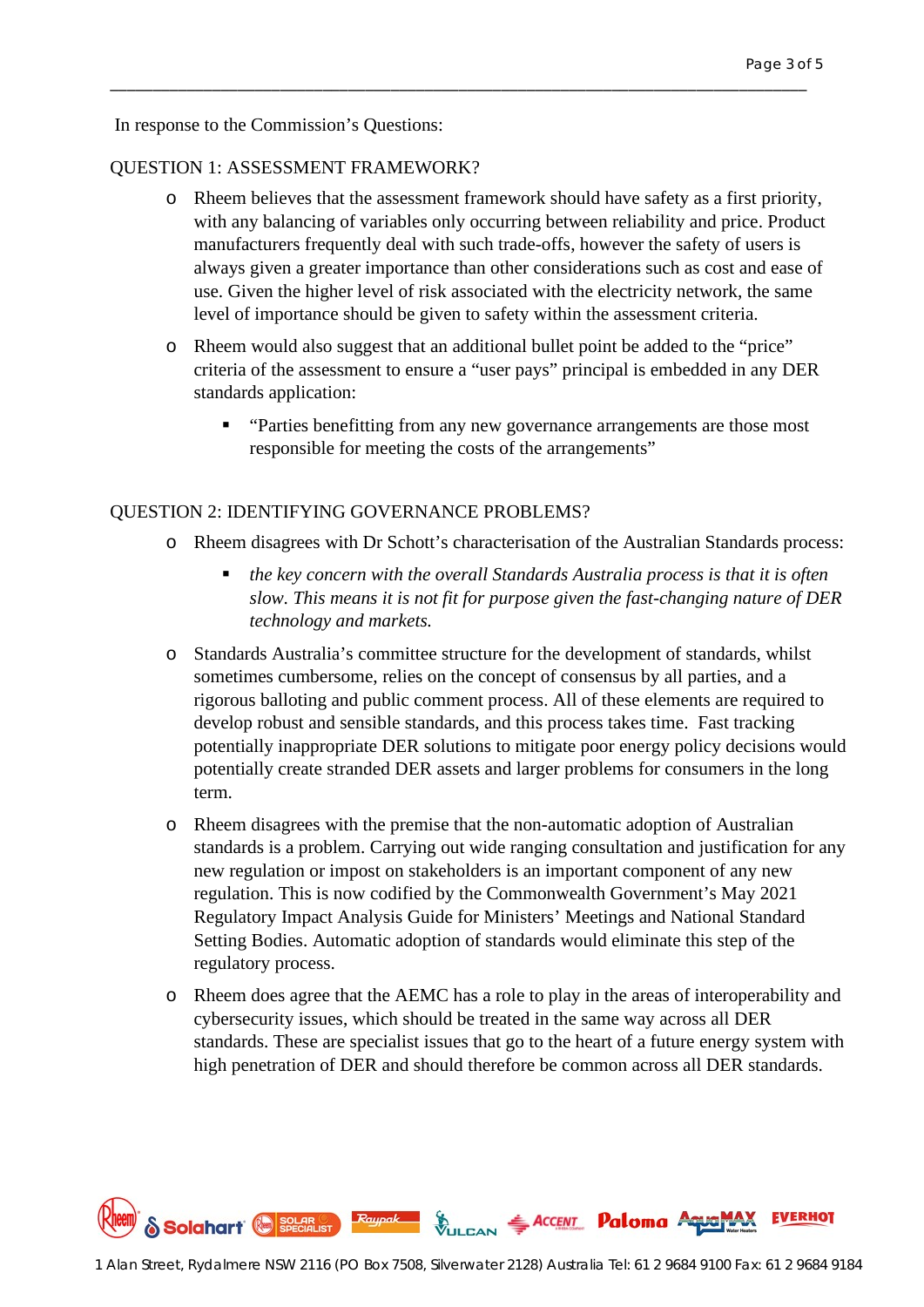#### QUESTION 3: ASSESSING THE MARKET IMPACT OF IDENTIFIED PROBLEMS?

\_\_\_\_\_\_\_\_\_\_\_\_\_\_\_\_\_\_\_\_\_\_\_\_\_\_\_\_\_\_\_\_\_\_\_\_\_\_\_\_\_\_\_\_\_\_\_\_\_\_\_\_\_\_\_\_\_\_\_\_\_\_\_\_\_\_\_\_\_\_\_\_\_\_\_\_\_\_\_\_\_\_

o Rheem agrees that a national approach to the adoption of DER standards is preferable to the current situation that allows individual jurisdictions to attempt to rush their introduction. We are therefore supportive of some of the changes being made to the governance arrangements as laid out in the consultation. This does not, however, signal agreement that published DER standards should be automatically adopted without full community consultation and the publication of a regulatory impact statement.

### QUESTION 4: DER TECHNICAL STANDARDS IN THE RULES?

- o Rheem believes that any new governance arrangements should be complementary to the existing Standards Australia process. The AEMC, however, should participate in the development of standards as well as providing direction on the issues of interoperability and cybersecurity.
- o The AEMC's involvement in developing the standards, and clear guidance on key technical issues, should shorten the development of new DER standards significantly.
- o Including DER standards in the NER would ensure that all jurisdictions acted as one, allowing manufacturers and suppliers to be certain regarding timings and requirements. This benefit, however, would only be a realisable benefit if individual jurisdictions are willing to give up their right to act unilaterally.

# QUESTION 5: WHO DEVELOPS AND MAINTAINS DER TECHNICAL STANDARDS?

- o Rheem proposes that the AEMC should only be responsible for determining or advising on common DER technical requirements for issues such as interoperability and cybersecurity. Once agreed, these should be mandated for inclusion in standards developed within the Standards Australia process. As these are core competencies required for the development of a functioning grid, development of these requirements should reside in-house within the AEMC
- o With the ongoing involvement of Standards Australia in this scenario, governance arrangements between the AEMC and Standards Australia would need to be developed.
- o Taking responsibility for standards development out of the current Standards Australia committee structure, with its broad stakeholder involvement, risks forgoing the knowledge necessary to ensure that new technical standards meet the NEM objectives of the safety, security and reliability of its system.
- o Rheem believes that the above approach is likely to reduce the time required to develop and implement new DER technical standards.
- o Developing an alternative path to standards development, using nominated consultants without a deep practical knowledge of the manufacture or use of the products under consideration, risks the development of academically/theoretically appropriate standards that fail in the real world.